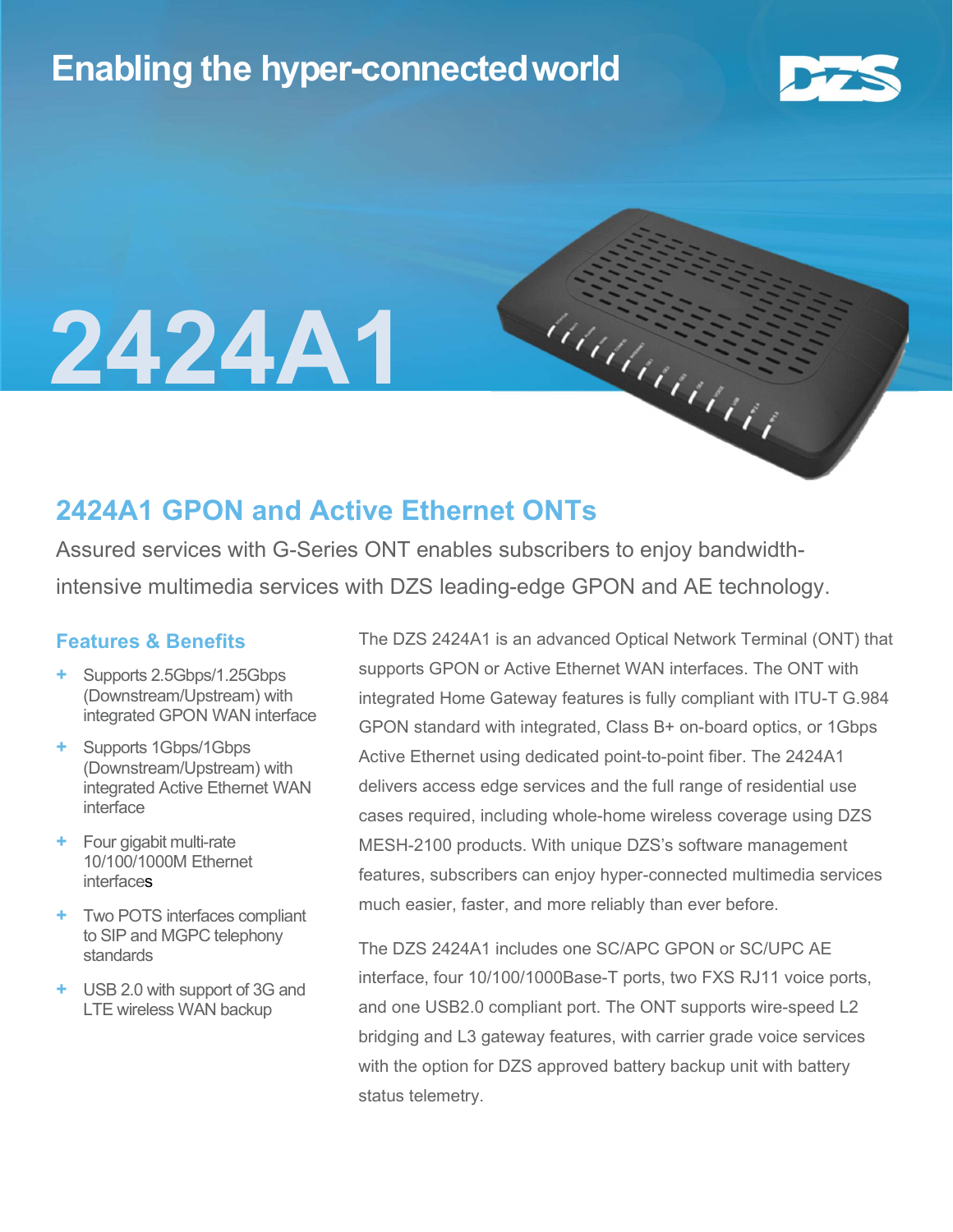## 2424A1



#### Service Scenario

The GPON network consists of an Optical Line Termination (OLT) located at the Central Office, and a set of residential Single-Family Unit (SFU) and Multi Dwelling Unit (MDU) locations with Optical Network Terminals (ONTs). Between them is the optical distribution network (ODN) comprised of fibers, passive optical splitters and couplers.

The Active Ethernet network consists of point-to-point fiber terminations from OLT to the SFU or MDU, with dedicated fiber termination to the ONT.

The 2424A1 ONT supports 2.5G capable downlinks using the GPON standard or 1G using AE. Services include High-Speed Internet (HIS), packet Voice, IPTV, OTT video, and cloud enabled services to multi-media devices.

#### Key Service Attributes

- + FSAN ITU-T G.984 GPON Class B+ compliant
- + 1.0 GigE Active Ethernet supporting 60km point-to-point fiber
- + Four 10/100/1000MBase-T Ethernet ports, RJ45 supporting 1Gbps symmetrical services
- + Two voice ports, FXS interfaces compliant to ANSI and ETSI standards, SIP and MGCP
- + USB 2.0 port, support of 3G and LTE wireless dongles
- + IPTV multicast, IGMPv2 and IGMPv3 services
- + Any-port, Any-service data model
- + Traffic management including Q-in-Q tagging, 802.1Q VLANs, multiple subscriber VLANs, per-port rate limiting
- + 802.1p priority bits, DiffServ and priority ques based on services types.
- + +12 VDC uninterruptable service power source, option for battery backup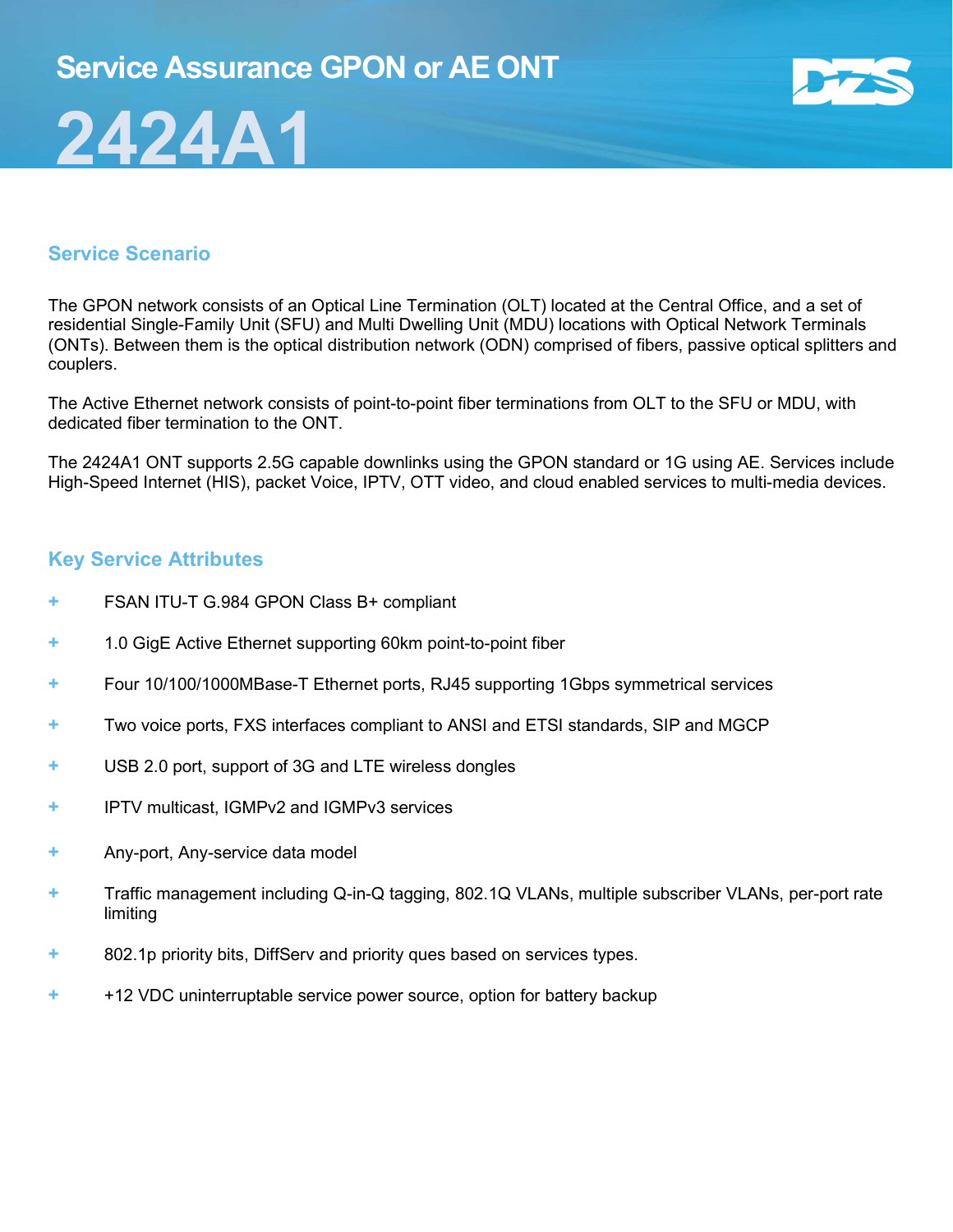## Service Assurance GPON or AE ONT

## 2424A1

## Product Specifications

#### Hardware

- + Dimensions
- Width: 10.3" (260mm) Depth: 6.1" (155mm)
- Height: 1.4" (35mm)
- + Weight 0.81 LB (0.37 kg)
- + 128MByte Flash Memory
- + 256MByte SDRAM (DDR3)
- + GPON WAN Interface
- + Capacity:2.5Gbps Down/1.25Gbps Up

#### Interfaces

- + WAN: 1 SC/APC port, GPON, 1 SC/UPC port, AE
- + LAN:4 ports 10/100/1000MBase-T Ethernet (RJ45)
- + Telephone: 2 ports 2-wire RJ11
- + USB: USB2.0 port
- + Power: 1 2-pin barrel connector, 1 2x4 8-pin battery connector
- + LED Indicators
- + Recessed RESET button

#### GPON

- + Class B+ optics, 20km (12.4 miles), reach, max split 64
- + Maximum ODN Attenuation, +28.5 dB link budget
- + GPON Type B redundancy support
- + xPON co-existence filter
- + Transmitter, 1310nm, +0.5 to +5 dBm, DBF
- + Receiver, 1490nm, -28 dBm, APD/TIA
- + Forward Error Correction (FEC) per G.989.3
- + Dying Gasp

#### AE

- + SFF optics, 60km (37 miles), reach
- + Transmitter, 1310nm, -2.0 to +8.0 dBm, DFB
- + Receiver, 1490nm, -23 dBm, APD/TIA

#### Telephone

- + SIP (RFC 3261)
- + MGCP
- + Codec: G.711 (u-law and A-law), G.729B, G726
- + RENs per line: 5 maximum
- + Drop length: Residential short loop, 152.4 m (500 ft.)
- + Output max: 25mA
- + Ring voltage: 48Vrms @ 20/25 Hz

#### Quality of Service

- + HW-based internal IEEE 802.1p (CoS)
- + Strict Priority (SP)
- + 802.1Q(VLAN tag) QoS mapping ToS/CoS
- + 8 queues per port
- + Classified traffic can be tagged with VLAN ID and Ethernet Priority bit, and can be assigned to priority queues
- + Classify packets into different IEEE 802.1p priority queues according to DSCP values (RFC 2475)
- + The range of traffic shaping or rate-limit shall between 64 Kbps to the maximum port rate with 64kbps granularity. The accuracy error shall be less than ±10%.
- + DSCP IP CoS (RFC 2475)

#### Software Features

- + IEEE802.1D and IEEE802.1Q
- + Address learning with auto aging-L2/BPDU Filter
- + Support 2048 MAC learning addresses
- + Multiple T-CONTs/GEM ports per device
- + Flexible mapping between GEM port and T-CONT
- + Priority queues and scheduling on upstream
- + Activation with automatic discovered serial Number and password

#### IP Routing and Firewall

- + DHCP, Static-IP and PPPoE
- + NAT/NAPT
- + DNS Proxy
- + DHCP Server
- + UPnP, plug and play

#### IPv6

- + IPv4 and IPv6 Dual-Stack-Lite
- + Bridged Mode (transparent pass thru of IPv6 frames)
- + IPv6 support of BRouted and PPPoE Bridged VLANs
- + DHCPv6 client and server
- + Router Advertisement on LAN-side interfaces
- + SLAAC for automatic acquisition of WAN-side IPv6 addresses and GW
- + CLI, HTTP and TR-069 management via IPv6

#### Environmental

- + Operating Temperature 32~104°F (0~+40°C) Commercial
- + Storage temperature -40~121°F (-40~85°C)
- + Operating humidity 5 to 90% (noncondensing)
- + Altitude: –200 to 10,000 feet (–61 to 3,048 m) above sea level

#### Powering

- + DC power, 12VDC, 1.0A maximum
- + Input power, 90-240VAC, 50/60Hz
- + Power consumption, ~8W maximum

#### Management

- + ITU-T 984.1/G988 compliant OMCI interface
- + CPE Manager Web UI
- + CLI over telnet
- + SNMP Client
- + TR-069, TR-104, TR-98
- + LED indications for status

#### **Compliance**

- + FCC Part 15 Class B
- + ICES-003 Class B
- + CE Mark
- + Safety ETL/Intertek
- + IEC 62368-1, UL 62368-1, EN 62368-1
- + FDA IEC 60825-1
- + RoHS 2015/863/EU